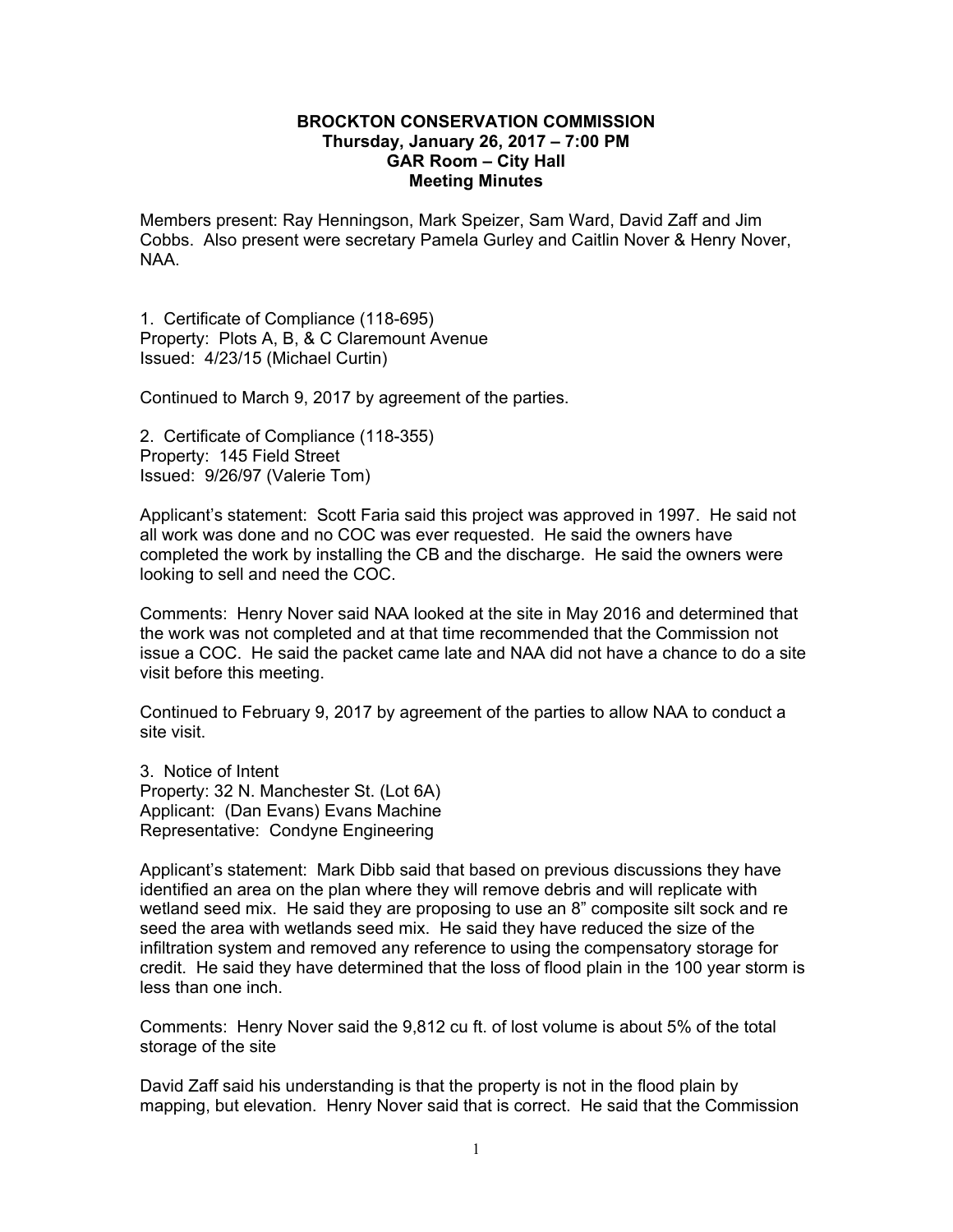needs to determine if this project will have an impact on flood storage; if they feel it does they need to require compensation. He said in his opinion this project will not cause in increase in the base flood elevation.

David Zaff said that NAA has suggested the following other conditions in addition to the usual special conditions included in an OOC.

Erosion controls shall consist of 8" diameter biodegradable natural fabric cylindrical tubes, filled with clean, natural compost. Bio-solid filled silt socks, silt fence or hay bales shall not be used at any time during the construction of this project unless expressly permitted by the Conservation Commission and/or their representative.

To provide for compensatory flood storage, the Brockton Conservation Commission and/or its representative shall be present to witness the removal of 9,812 cubic feet of historic fill located adjacent to the property.

Areas disturbed by the removal of the historic fill are to be seeded with New England Wetland Plants Erosion Control/Restoration Mix for Moist Sites or an equivalent seed mix.

No herbicides or pesticides are to be used at this site. This condition shall be made part of any and all subsequent deeds conveying the subject parcel.

Jim Cobbs said he would like to see the OOC specify the seed mix. Sam Ward said he would like NAA on site while the excavation work is being done

Decision: Close the public hearing Motion: Henningson Second: Ward In favor: 5 Opposed: 0

Issue a standard OOC with special conditions to include the additional conditions listed above. Motion: Speizer Second: Ward In favor: 5 Opposed: 0

4. Notice of Intent Property: Plot 42 West Chestnut Street Applicant: Meadow Woods LLC Representative: Gallagher Engineering

(Jim Cobbs noted to the chair that he plays basketball with the applicant. The chair felt that would not be an issue as it did not create a financial benefit and or interest for either party.)

Applicant's statement: Frank Gallagher said that this project was previously approved but approval time has lapsed. He said the property is on the south side of West Chestnut Street between Ash and Alexander's Way. He said they are proposing a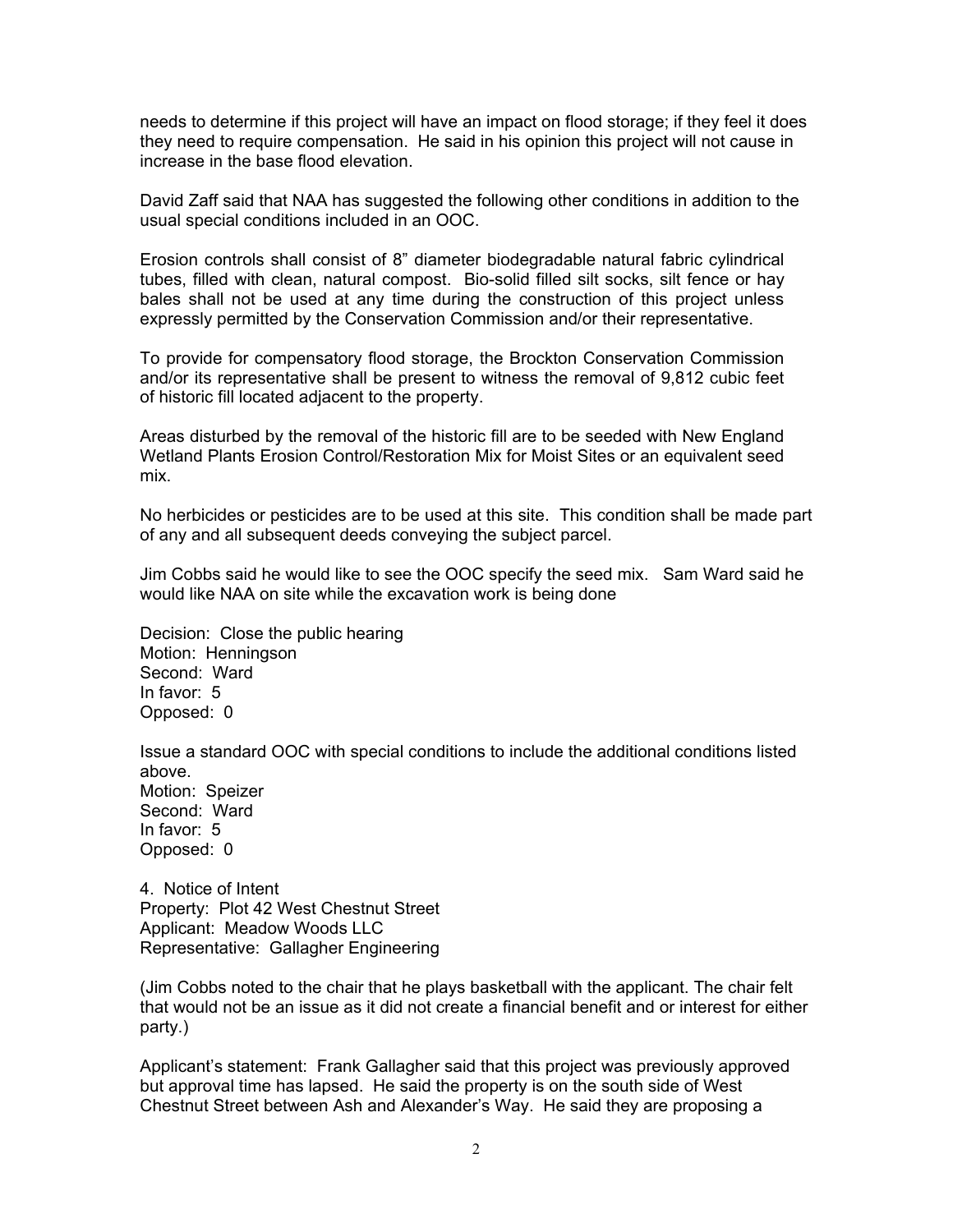roadway to extend to the West Bridgewater/Brockton town line (three lots in Brockton). The project includes crossing the wetland and they are proposing to fill 1090 SF and are providing a 2:1 wetlands replication. He said they need to cross the wetland to get to the W. Bridgewater property where they are proposing to build homes.

Comments: David Zaff asked if the Brockton lots are new and said it looks to him like lot 3 will not be buildable. He said that under the Wetlands Protection Act the applicant has the right to cross a wetland to get to upland.

Henry Nover said this was filed as under the limited project provision of the act which allows for the filling of a wetland to get to an upland area. He said that the majority of the lots are on the other side of the wetland in West Bridgewater. He said the Commission did not open the meeting last time as the application did not have all the parcels correctly identified. The secretary said that the application was corrected and new pages were sent out to the members, the abutters were re-notified and the legal notices were re-run.

Henry Nover said NAA reviewed the original project. He said in reviewing this project NAA noted that there were some details that were not addressed in the first go round and said the project as filed does not meet density guidelines for wetland replication density and NAA is recommending that they add additional plants. He said they are recommending that the culvert be embedded for passage of wildlife (and that NAA be on site for the installation of the culvert), that they add a staging area location; submit a dewatering methodology and although the plan shows hay bales the Commissions' standard is (18") compost silt sock. He said their application states they are not subject to SW management because there are less than four houses in Brockton. He said that NAA feels that since the homes in West Bridgewater are connected to this project it should be considered as one project for storm water management purposes. He noted that all the discharge points are in West Bridgewater. He said they can meet some of the standards and they should be addressed.

Jim Cobbs asked where the snow will be stored and asked if they could use salt in the wetland area. Henry Nover said that DEP regs do address snow storage and it would be a special condition in any OOC issued.

Sam Ward asked that a condition for supervision of installation of the culvert be part of any OOC.

Jessica Moscardelli (property next door) said she has a pipe (and swale) under her driveway for water and asked how close the road will be to her swale; her husband asked how far the road would be from their property as they have 80+ children at their day care and thought there might be a safety issue and asked if they might consider installing a fence. He also said their proposed snow storage area is by their swale and asked if that would create a problem.

Frank Gallagher said he was unaware of the pipe and swale on their property. He said the back of their sidewalk is 10'-15' away from lot line. David Zaff said that the safety issue with the day care may be more of a Planning Board issue.

Mr. Moscardelli asked what the road elevation would be and if water will be sitting there.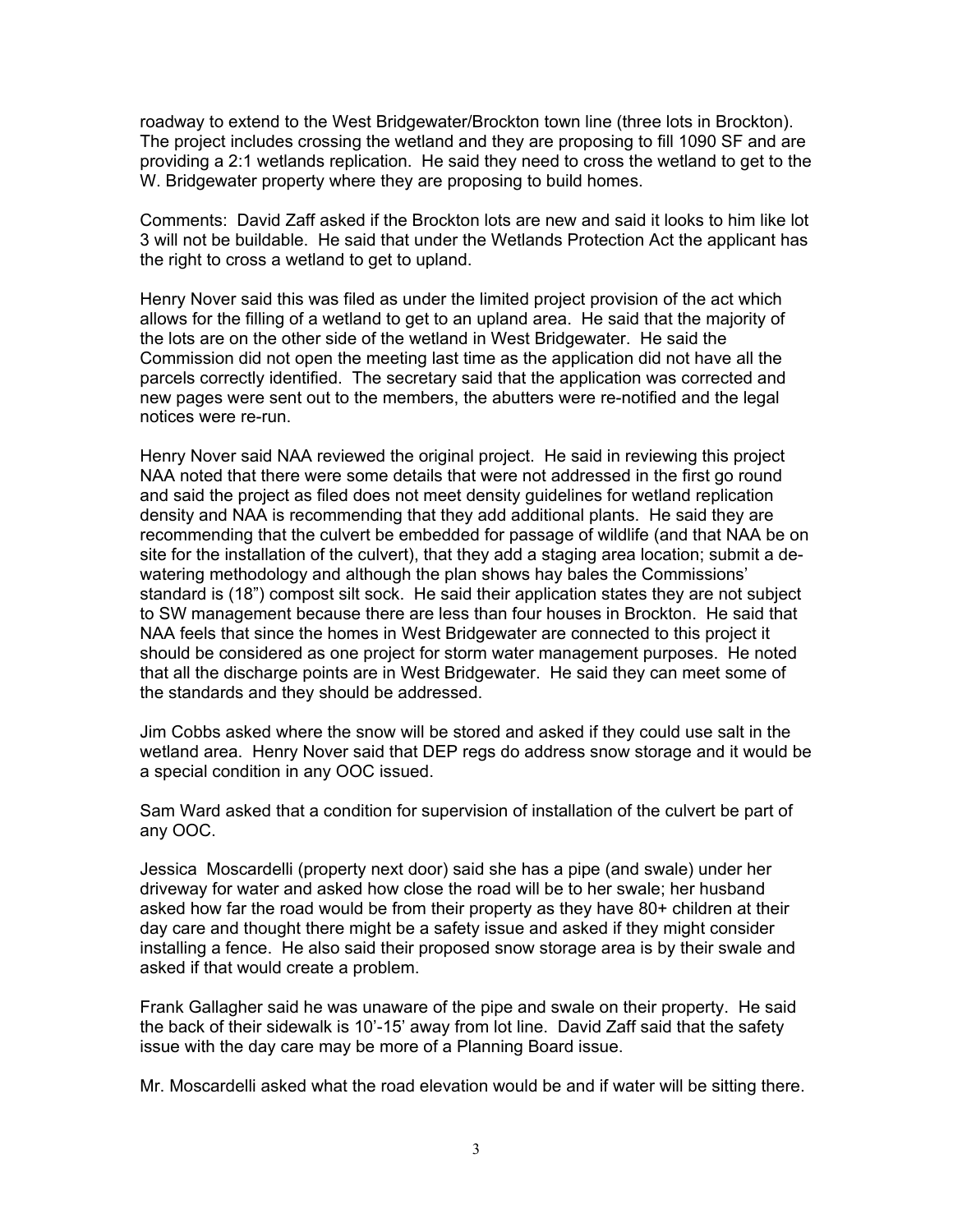Frank Gallagher said that the roadway is going to be above the grade that exists now…the flow pattern is towards the wetland … he said their concern about snow storage is valid and they will relocate the area.

Henry Nover said that area (Moscardelli property) is outside jurisdiction of the Commission but that the discharge may be in a BZ area and should be added to the plan.

The daughter of the residents at 35 Rachels Way said she was there on behalf of her parents and asked where the road will be in location to her parent's home.

Frank Gallagher asked for a continuance in order to address NAA's comments.

Continued to February 9, 2017 by agreement of the parties.

5. Notice of Intent Property: 292 Howard Street Applicant: Beantown Builders Representative: Webby Engineering

Applicant's statement: Joe Webby said the property is located on Howard Street and right now there is an existing multi dwelling and garage. He said the owners would like to build a commercial building with four bays and parking. He said the property contains two potential vernal pools and most of the property is in the Commission's jurisdiction.

Comments: Henry Nover said that there has been no soil testing and NAA suggests two sets of test holes at the location of the infiltration system. He said there are some discrepancies with the inverts and he would like to see how the roof leaders will get back to the infiltration system. He stated that they know the company that did the wetland line and that they are usually accurate.

Anita Smith, 289 Howard St., said she has concerns because the lot has always flooded. Henry Nover said that all their water will be disposed into a sub surface infiltration system.

David McMann (abutter) said he is also concerned; he said it floods so much there that there are geese when it floods. He also asked what they will do with their snow.

David Zaff said it is possible that post construction build may be beneficial to the area.

The applicant asked for a continuance to the February  $9<sup>th</sup>$  meeting.

Continued to February 9, 2017 by agreement of the parties.

## **Other Business/On-going Projects/Minutes/Discussion/Up-Dates**

The secretary said that the Planning Department has been contacted by the Wildland's Trust relative to a project Stone Farm Conservation Area. She said they would be applying for a grant to re-establish some of the existing trails and close some off to deter ATV use. The re-establishment of the trails would allow for a connection between that